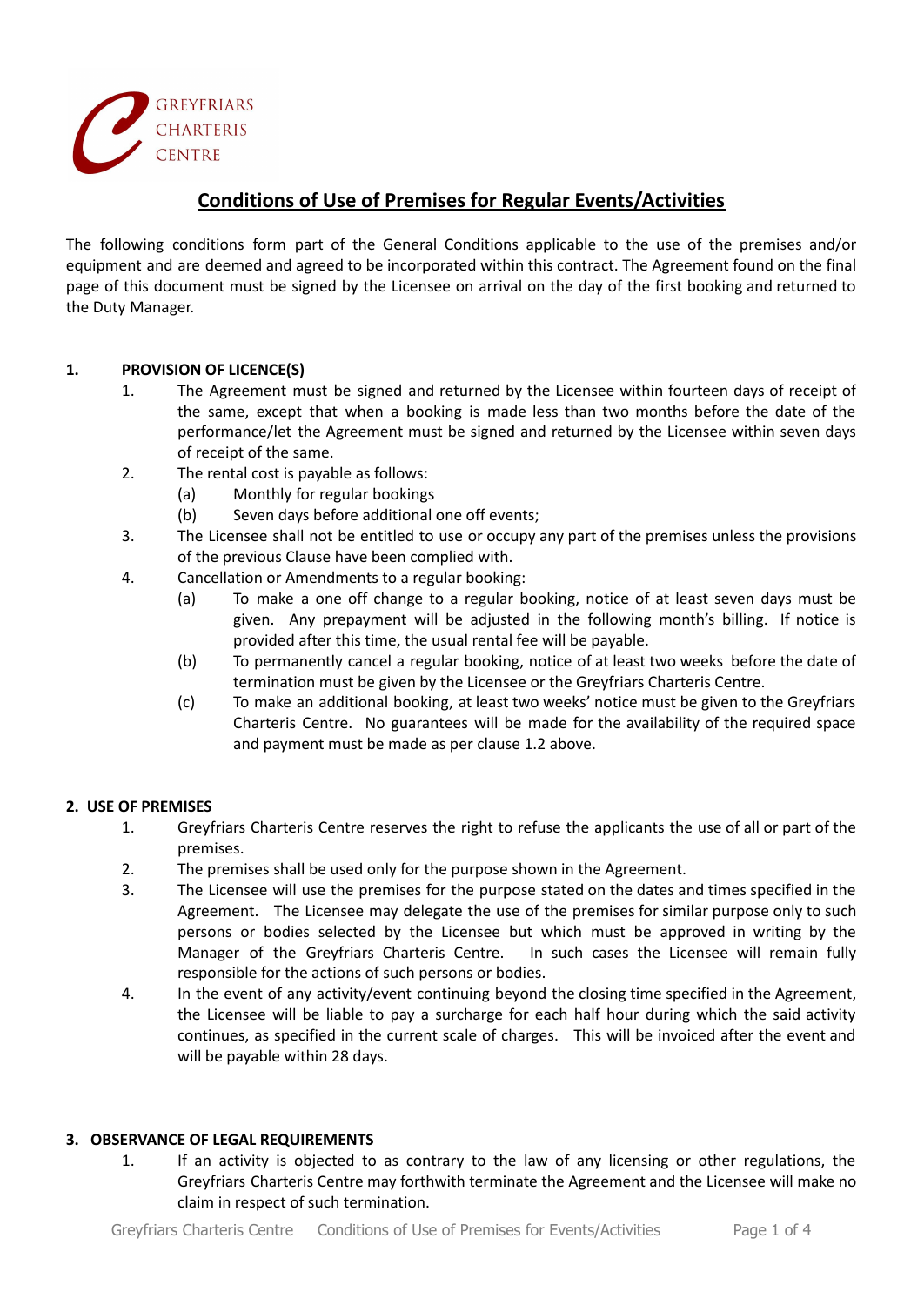- 2. The preservation of proper order both within and without the premises shall in all cases be the responsibility of the Licensee. All gangway, approaches, staircases and passages within the building shall be kept free from obstruction and no seats shall be permitted in them, and no person may stand or sit there.
- 3. If a Licensee or any of their guests sets off the fire alarm in the event that there is no fire, Greyfriars Charteris Centre may make the Licensee liable for any fines or fees that result from the improper use of the alarm.

# **4. USE OF FACILITIES**

- 1. Use of rooms within the premises: Binks Hall, St Ninians Hall, Baillie Room, Cowan Room, Sanctuary, Social Enterprise Hub. Kitchen spaces are available for use as part of the bookings but usage must be requested at the time of booking.
- 2. The Greyfriars Charteris Centre will be responsible for opening and closing the premises. The Greyfriars Charteris Centre vests in the Duty Manager the right to make specific decisions on behalf of the Greyfriars Charteris Centre which may be required. The Licensee agrees to comply with his/her decision. The Greyfriars Charteris Centre shall reserve the right to provide a front of house manager and such stewards as the Manager may deem necessary, at the expense of the Licensee. The Licensee may provide his own stewards only with the previous consent of the Greyfriars Charteris Centre.
- 3. This Agreement does not constitute a tenancy and does not confer on the Licensee the right to exclude the Greyfriars Charteris Centre's Manager or their representatives from entering the premises at any time.
- 4. Unless otherwise agreed in writing, Greyfriars Charteris Centre is not responsible for ensuring that the room is set up prior to the start of the booking time. Room set up can be guaranteed by paying the appropriate fee specified in our schedule of charges subject to availability of the space in the diary.

# **5. GENERAL**

- 1. The number of persons attending any activity shall be restricted to the agreed capacity of the hall and tickets shall not be issued in excess thereof.
- 2. The Licensee shall be responsible for any damage caused by or arising out of their occupancy of the premises to the fabric of the building or property or furniture contained therein and the Management reserve the right to make good the damage at the Licensee's expense. The Licensee agrees to keep the premises clean and tidy and to leave them in such a condition at the end of the period of lease.
- 3. No erection, sign or notice or the like shall be erected or displayed in or outside the premises without the approval of the Centre Manager.
- 4. No petrol, candles, oil or other substance of an inflammable or explosive nature shall be allowed within the premises.
- 5. The Greyfriars Charteris Centre reserves the right to cancel any licence without notice and without liability, legal or otherwise, to the Licensee or any person affected thereby in the event of war, riot, state of emergency, civil commotion or where any member of the public is at risk (or thought to be at risk), strike (whether official or not), Act of God, failure of electricity or gas or other power supply however caused or for any other reason whatsoever out with the control of the Greyfriars Charteris Centre. In the event of such cancellation, any monies deposited with the Greyfriars Charteris Centre by the Licensee in regard to any licence so cancelled shall be refunded in full to the Licensee.
- 6. The Greyfriars Charteris Centre's entire liability and the sole remedy of the Greyfriars Charteris Centre or any staff member of the Greyfriars Charteris Centre for any act or default of the Greyfriars Charteris Centre under this Agreement howsoever and to whomsoever caused or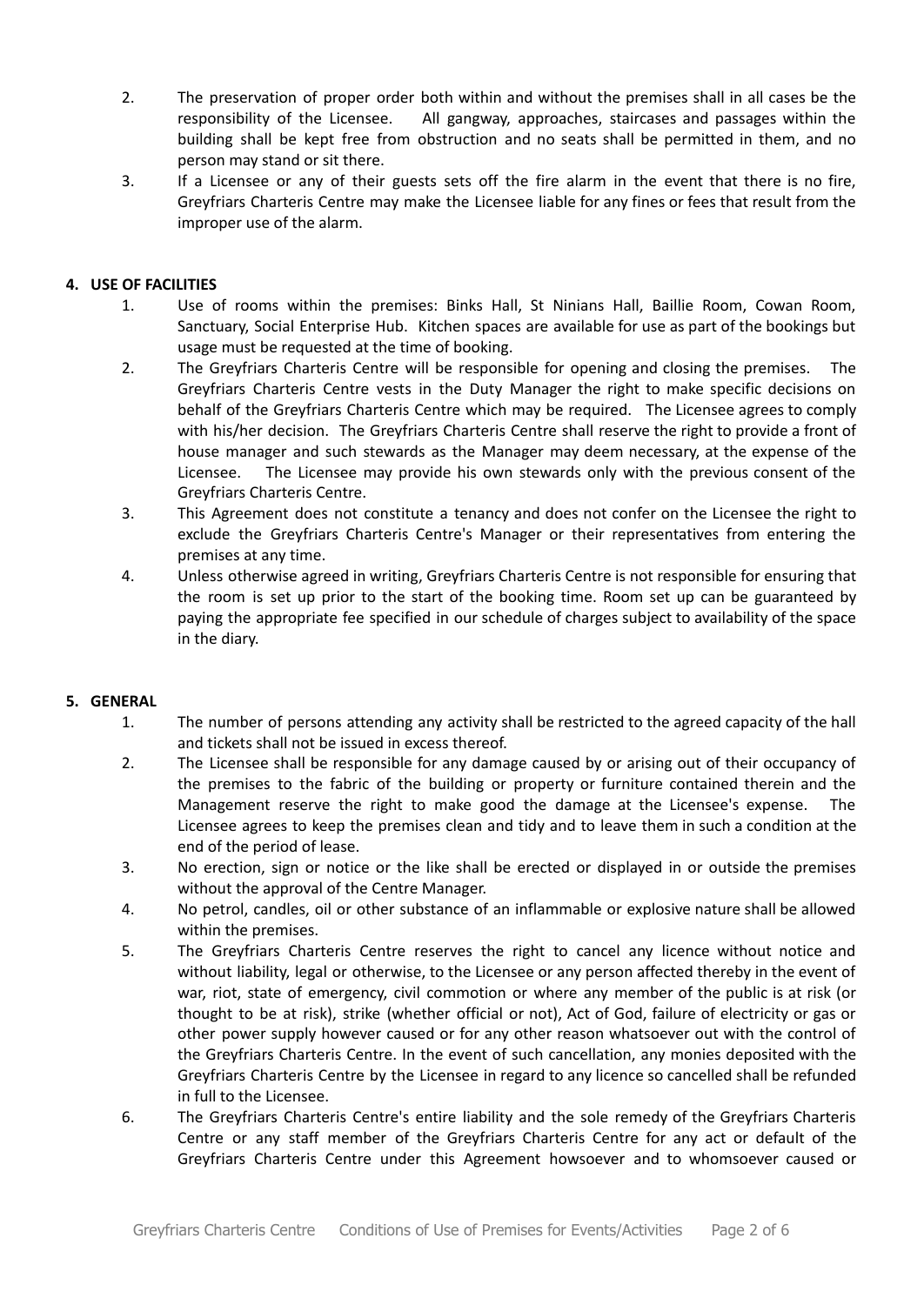occasioned (whether in contract or negligence) shall be limited (subject to Clause 23) to damages not exceeding the amount of the licence fee due under this Agreement provided that:

- (a) the Licensee shall on any such occasion giving rise to cause of complaint or expectation of any claim first give the Greyfriars Charteris Centre written notice thereof and allow the Greyfriars Charteris Centre every reasonable opportunity to correct such default or complaint and
- (b) any number of claims whether successive or concurrent which together result in or contribute to substantially the same loss or damage shall be treated as one claim.
- 7. Any claims brought against the Greyfriars Charteris Centre under this Agreement shall be limited to the direct loss of the party injured or suffering damage and in no event shall the Greyfriars Charteris Centre be liable for any consequential or economic loss or damage or for any loss of profit or opportunity to the Licensee or any third party.
- 8. Notwithstanding the foregoing provisions nothing herein contained shall limit the liability of the Greyfriars Charteris Centre for the death or physical injury of any person caused by the negligence of the Greyfriars Charteris Centre or those for whom it is legally responsible.
- 9. The Licensee's sole remedy against the Greyfriars Charteris Centre for failure to perform its obligations hereunder shall be as expressly provided in this Agreement and the Greyfriars Charteris Centre shall have no other obligation, duty or liability whatsoever in contract, negligence or otherwise to the Licensee.

# **6. OTHER FITTINGS OR EQUIPMENT**

- 1. No extra fittings, stage curtains, props or decorations shall be erected or brought into any part of the premises without the prior approval of the Centre Manager. Before approval will be given, the Licensee must guarantee that all material has been rendered fireproof and complies to relevant regulation. Documentation will be required to support such provision.
- 2. No alteration or addition to the existing lighting arrangements shall be carried out, no additional power sockets installed or use made of existing power sockets, and no public address system, record player, tape recorder, cinematographic or similar equipment used without prior consent of the Centre Manager. The Licensee may not make any structural alterations to the premises or in any way alter or interfere with the electrical installations or water supplies. Details of any additional apparatus or appliances which the Licensee may wish to introduce must be submitted to the Greyfriars Charteris Centre for approval as soon as possible and in any case not less than fourteen days before the activity. Nothing may be affixed to any wall, door or any other part of the premises and any informative or directional signs must be free-standing. This permission may only be altered or waived with the consent of the Centre Manager.
- 3. All fittings, equipment, etc erected or brought into the premises by the Licensee shall be removed immediately on the completion of the period of licence unless prior agreement is made in writing with the Manager. In the event of the Licensee failing to clear the premises to the satisfaction of the Greyfriars Charteris Centre this shall be done by the Greyfriars Charteris Centre at the expense of the Licensee.
- 4. The Greyfriars Charteris Centre shall not be liable for any loss or damage to property or goods used or exhibited in the premises or left by the Licensee or persons attending the activity.

#### **7. WASTE AND RECYCLING**

- 1. The Licensee shall recycle appropriate items in the recycling containers provided by the Greyfriars Charteris Centre; the licensee shall not contaminate the recycling collections with inappropriate items such as, but not limited to, those items identified as inappropriate with the signage provided around the recycling containers.
- 2. The Licensee is responsible for removing general waste produced from non-recyclable items brought onto the premises by the licensee that exceed a reasonable level defined herein as 2 Black 75 litre Bags.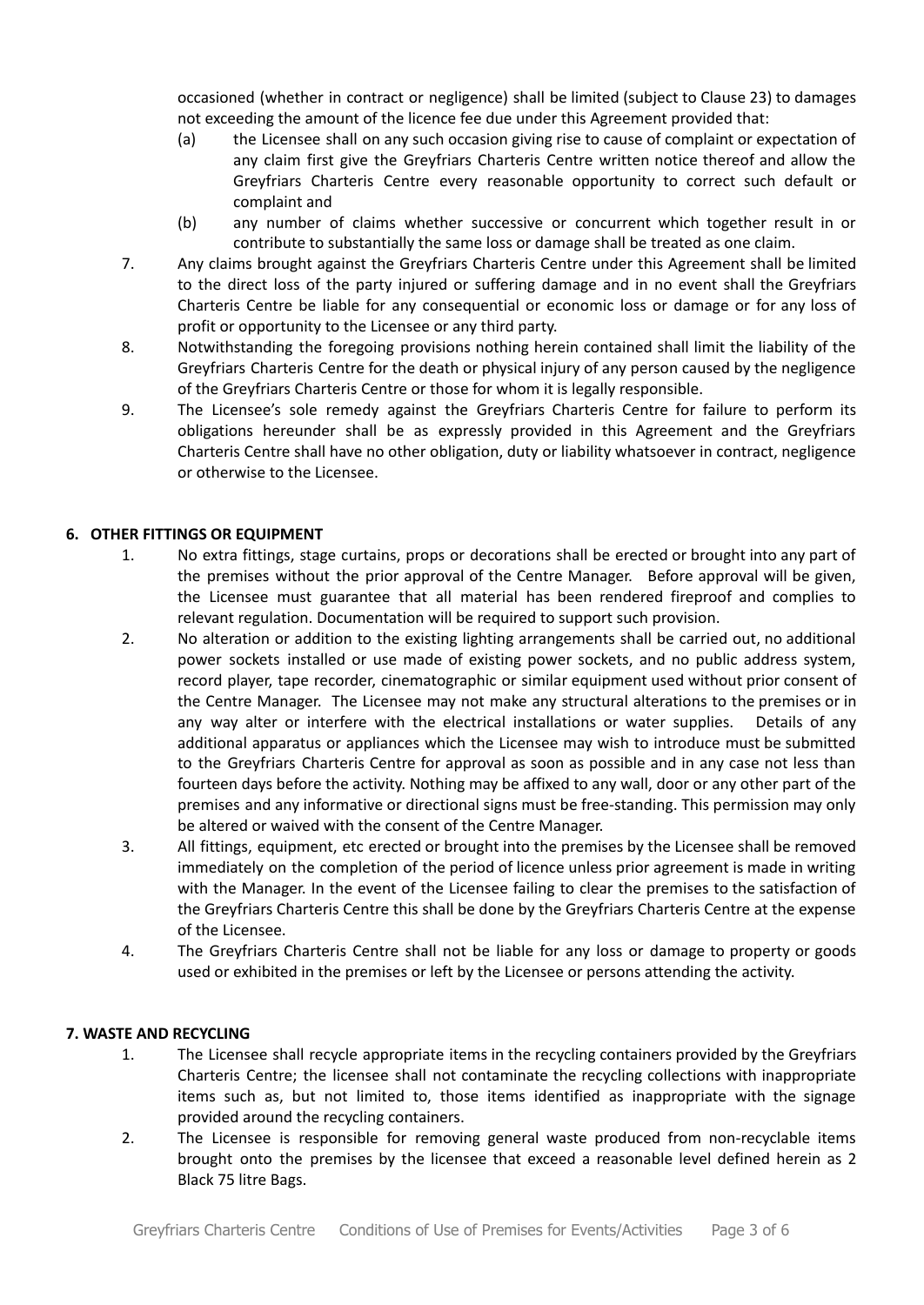3. The Licensee will be liable for any additional charges incurred by the Greyfriars Charteris Centre regarding the collection of waste and recycling should the Licensee fail to comply with terms 7.1 and 7.2

#### **8. LIMITATIONS OF USE**

- 1. No smoking is permitted in any part of the building. This includes the use of e-cigarettes.
- 2. The Licensee shall not bring or allow to be brought into the premises any food, liquor, or other refreshment except with the prior permission in writing of the Centre Manager.
- 3. The consumption of alcohol is permitted, subject to safe and moderate consumption. This is permitted for BYOB or free distribution only. The holder of the booking licence agreement remains responsible for the conduct of their activity participants throughout.
- 4. Anyone wishing to run a bar or to charge for alcohol as part of their event must apply for an occasional licence from the City of Edinburgh Council and operate strictly to the conditions prescribed therein. Greyfriars Charteris Centre must have a copy of the licence in advance of the activity taking place.
- 5. The Management reserve the right to refuse a booking or terminate it on the grounds of perceived or actual alcohol misuse within the premises.
- 6. No broadcasting, recording, photography or filming of any kind whatsoever may take place during, or proceeding, any performance without the prior written permission of the Manager.
- 7. No goods of any kind whatsoever may be sold within the building, and no collection may be taken, without the prior written permission of the Centre Manager.

# **9. OUTSIDE THE BUILDING**

- 1. Initial access to the premises will be via the Main entrance on The Pleasance, reporting to reception on arrival. This is the main entrance to the premises and we expect all centre users to make use of it. Access may be given, in exceptional circumstances, via an alternative entrance point.
- 2. There is no provision for parking at Greyfriars Charteris Centre. Unloading can be carried out from The Pleasance or Brown Street. Any vehicles left in public unloading areas during restricted times remain the responsibility of the Licensee including any fines accrued during the licence period.

#### **10. INSURANCE**

- 1. The Licensee agrees:
	- (a) to insure adequately against fire and other risks, all property for which the Licensee is responsible and which it brings into the venue.
	- (b) to insure adequately its liability both statutory and at common law in respect of its employees and volunteers.
	- (c) to insure adequately third party risks.
	- (d) to indemnify the Greyfriars Charteris Centre and its agents against all claims connected with or arising from any injury or accident to the Licensee and all persons in the employment of or contracted to the Licensee or their effects or the effects of the Licensee or property for which such persons or the Licensee are/is responsible.
	- (e) if requested, to produce to the Greyfriars Charteris Centre on reasonable notice, proof that the above insurances are in force.
- 2. The Greyfriars Charteris Centre agrees:
	- (a) to insure adequately against fire and other risks, the venue and all property therein which belongs to the Greyfriars Charteris Centre.
	- (b) to insure adequately against public liability and employers' liability, both under statute and at common law.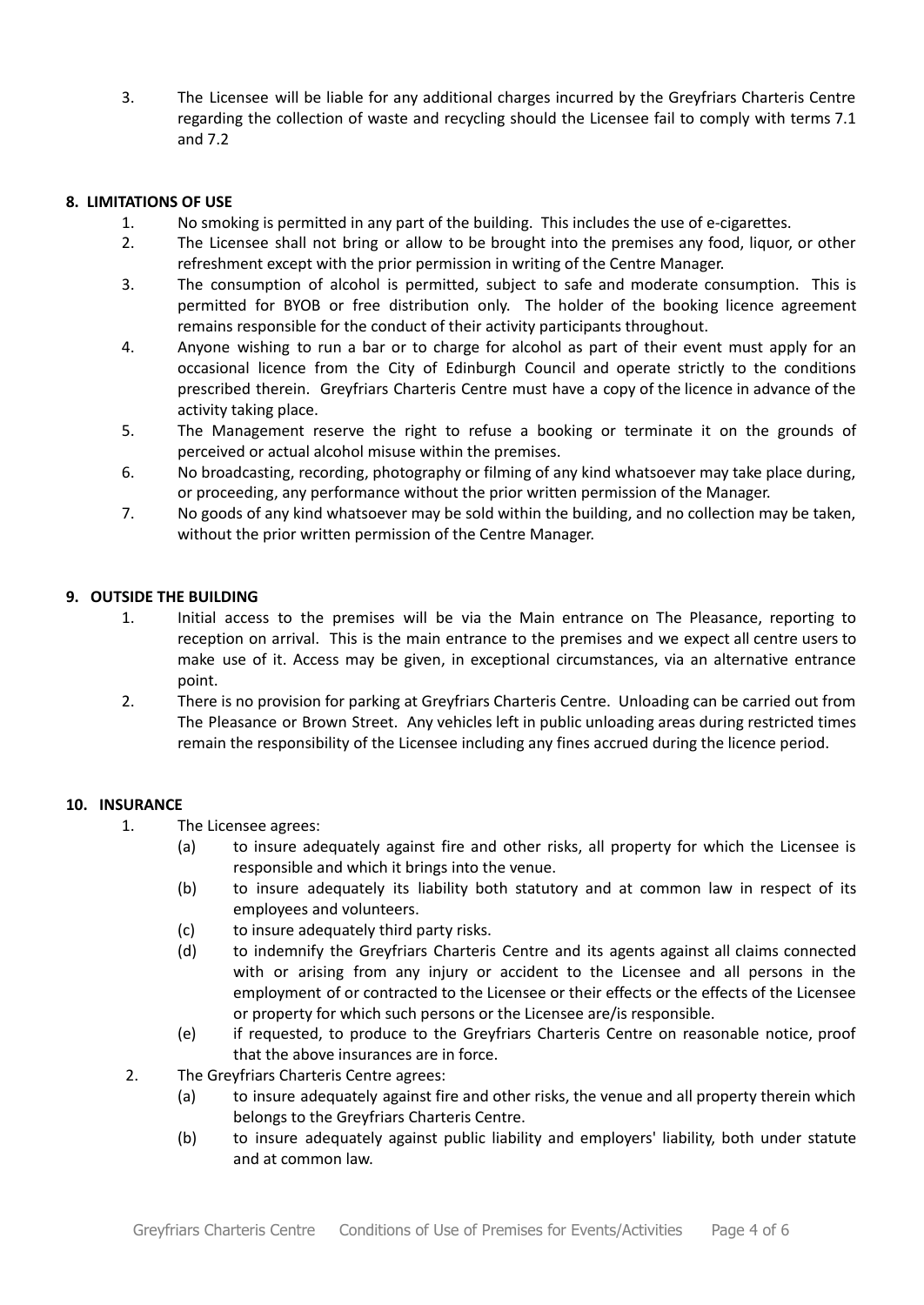- (c) to indemnify the Licensee against all claims connected with or arising from any injury or accident to persons in the employment of, or contracted to the Greyfriars Charteris Centre, or their effects, or the effects of the Greyfriars Charteris Centre, or property for which such persons, or the Greyfriars Charteris Centre is responsible.
- (d) if requested, to produce to the Licensee, on reasonable notice, proof that the above insurances are in force.
- 3. The Greyfriars Charteris Centre will be responsible for rates applicable to the premises.
- 4. In cases of dispute, this agreement will be interpreted in accordance with the Laws of Scotland.

*Update: June 2022*

#### 138/140 The Pleasance, Edinburgh EH8 9RR

#### 0131 662 6850 info@charteriscentre.comcharteris@greyfriarskirk.com www.CharterisCentre.com

Greyfriars Charteris Centre is a Scottish Charitable Incorporated Organisation SC047573 and is part of the mission outreach of Greyfriars Kirk